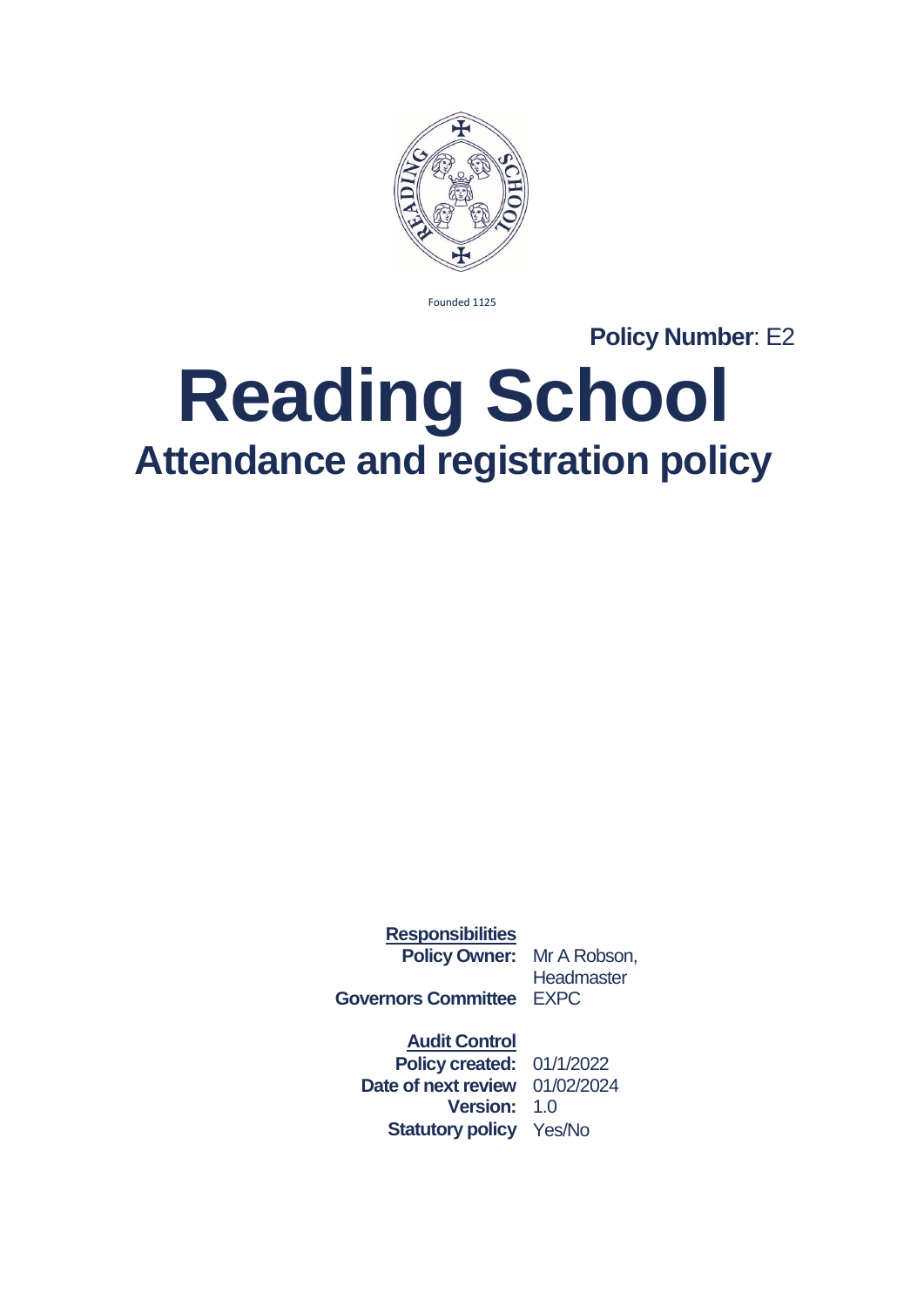## **Document Control and Approval**

### **Version Control**

| <b>Version Author</b> |                        | <b>Summary of Changes</b> | <b>Reviewed By</b> | <b>Date</b> |
|-----------------------|------------------------|---------------------------|--------------------|-------------|
| 1.0                   | Jonathan<br>Hitchinson | Policy created            |                    |             |
|                       |                        |                           |                    |             |
|                       |                        |                           |                    |             |
|                       |                        |                           |                    |             |
|                       |                        |                           |                    |             |

#### **Responsibilities**

| Job title                      | Responsible for:       |  |
|--------------------------------|------------------------|--|
| Headmaster                     | <b>Policy Owner</b>    |  |
| <b>Chief Operating Officer</b> | <b>Policy Overview</b> |  |
|                                | Committee Responsible  |  |

#### **Policies Linked**

| Policy name | File location \ |
|-------------|-----------------|
|             |                 |
|             |                 |

#### **Forms Linked**

| Form name | <b>Form location</b> |
|-----------|----------------------|
|           |                      |

## **Staff that need to sign**

| Staff Group | <b>Form location</b> |
|-------------|----------------------|
|             |                      |



**Reading School** 2 **Back to top**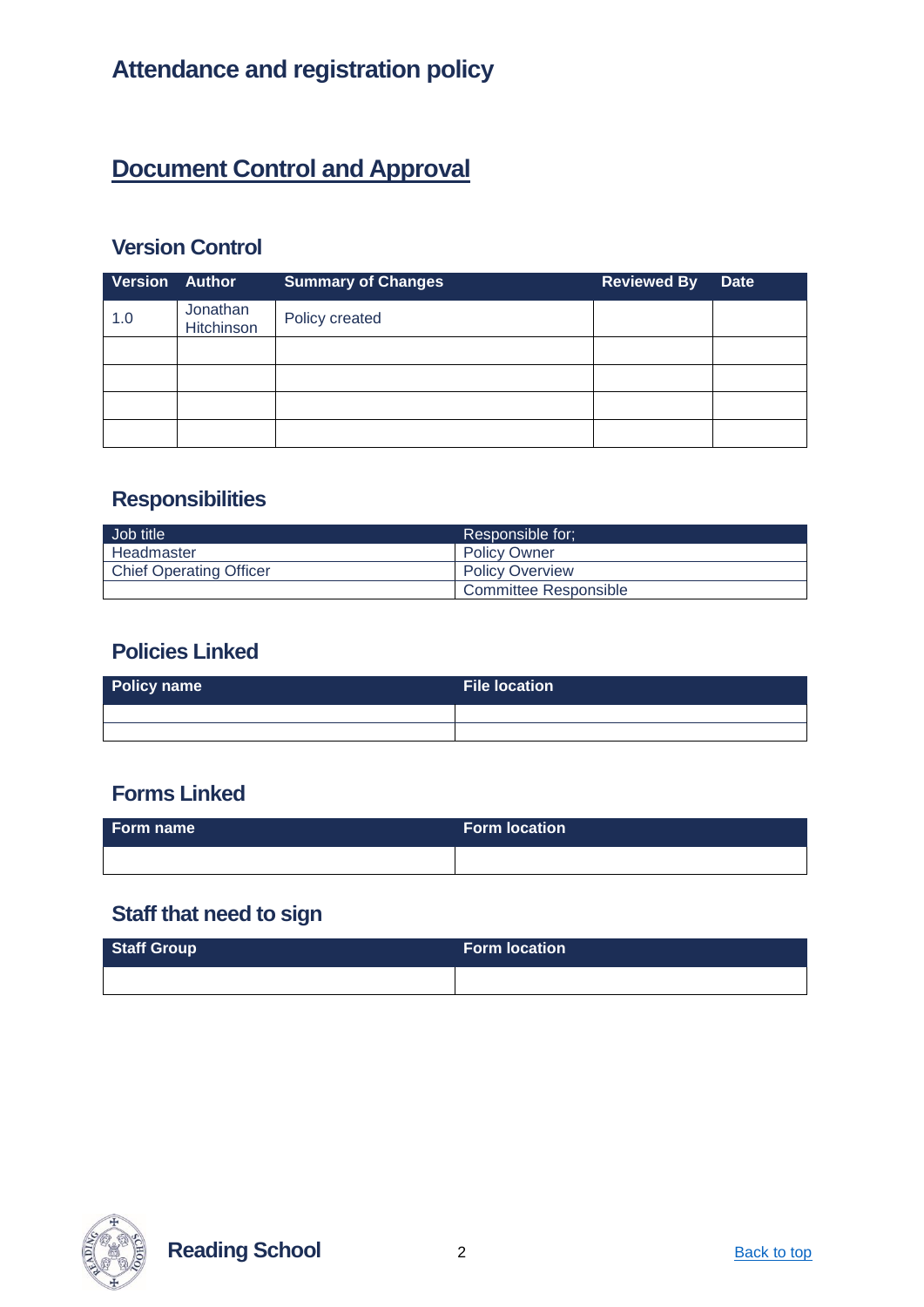## **Contents**



**Reading School**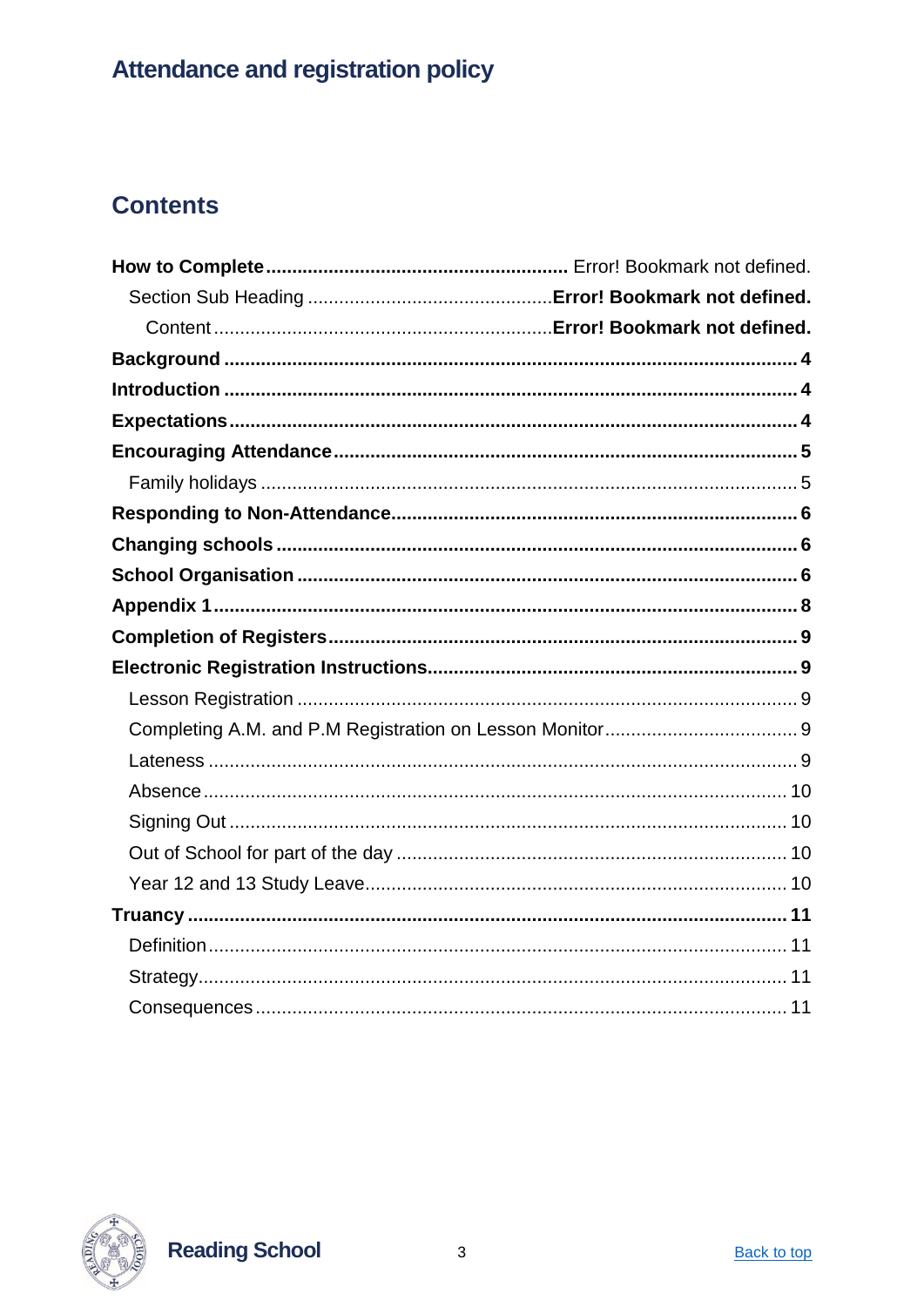## <span id="page-3-0"></span>**Background**

[The Education \(Pupil Registration\) Regulations 2006 SI 2006/1751](https://www.legislation.gov.uk/uksi/2006/1751/contents/made) and amendments thereto make provision for admission registers and attendance registers of pupils. Regulations on the granting of leave of absence for pupils were tightened with effect from September 2013, particularly in relation to parental requests for leave of absence in term time for family holidays. Parents may not authorise absence; only headteachers or those authorised by the headteacher can do this. Schools may authorise any absence but inappropriate use can be just as damaging to a child's education as unauthorised absence. Since all absences are to be treated as unauthorised unless and until schools agree on a satisfactory explanation, it is clearly important that schools have procedures, consistently applied, for chasing up explanations and amending registers.

[The Education Act 1996](https://www.legislation.gov.uk/ukpga/1996/56/contents) requires parents or guardians to ensure their children receive efficient, full-time education, either by regular attendance at school or otherwise. The 'otherwise' includes home education; (the right of parents to do this was established in a famous legal battle between Norfolk local authority (LA) and two parents who wanted to educate their child at home).

## <span id="page-3-1"></span>**Introduction**

The staff of Reading School are committed, in partnership with the parents, pupils and governors, to building a school which serves the community commendably, and of which the community is proud.

All pupils benefit from regular school attendance. To this end we will do all we can to encourage parents to ensure that the children in their care achieve maximum possible attendance and that any problems that prevent full attendance are identified and acted on promptly.

## <span id="page-3-2"></span>**Expectations**

#### **We expect that all pupils will:**

- attend school regularly;
- attend school punctually;
- attend school appropriately prepared for the day;
- discuss promptly with their form tutor/class teacher or Head of House, any problems that deter them from attending school.

#### **We expect that all parents who have day to day responsibility for the children and young people will:**

- encourage regular school attendance and be aware of their legal responsibilities;
- ensure that the child/children in their care arrive at school punctually, prepared for the school day;
- ensure that they contact the school whenever the child/children is unable to attend school;



**Reading School** 4 Back to top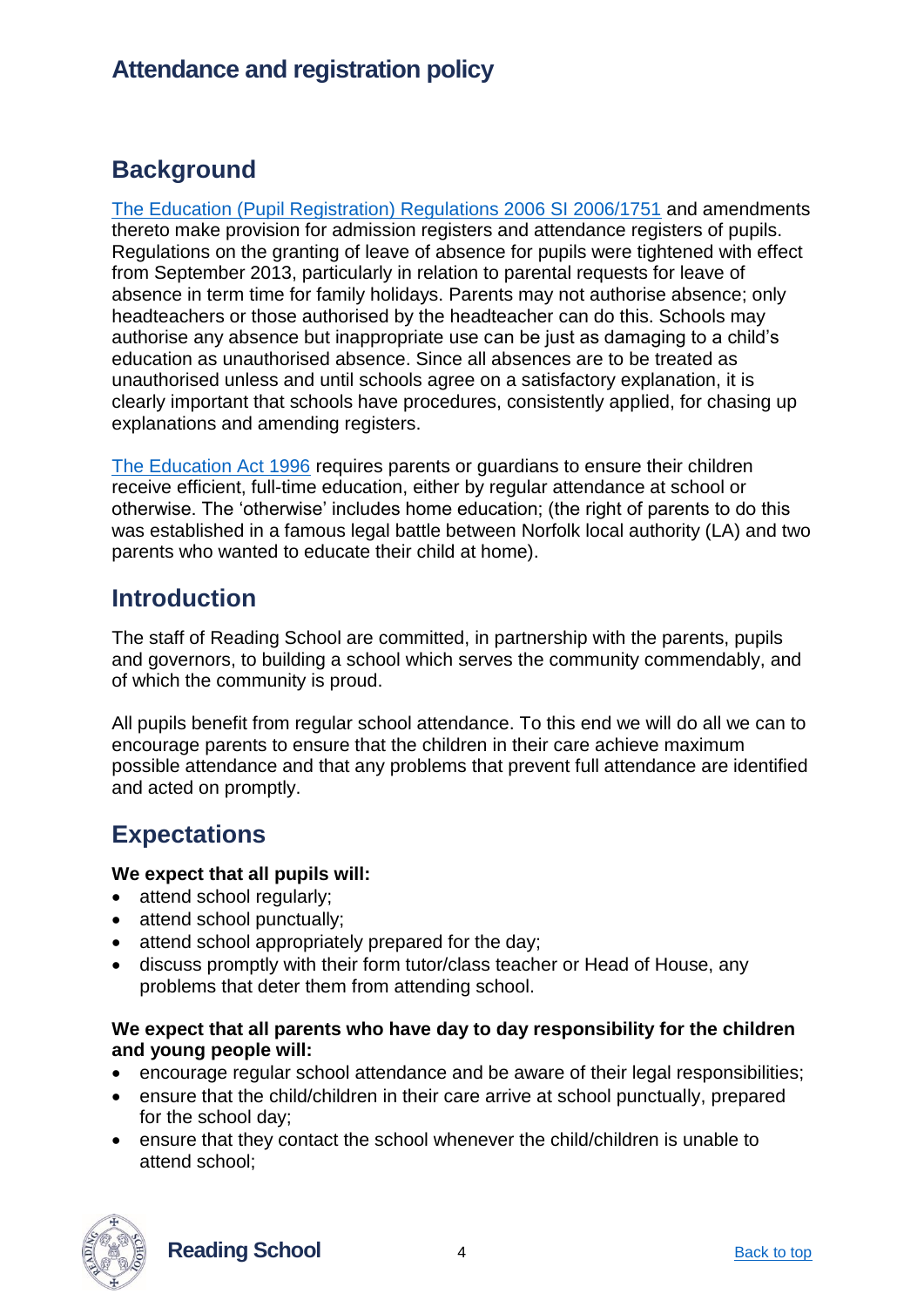- contact the school on the first day of the child's absence and send a note on their return to school;
- contact the school promptly whenever any problem occurs that may keep the child away from school.

#### **We expect that school staff will:**

- keep regular and accurate records of attendance for all pupils, a register is taken for every timetabled lesson;
- monitor every pupil's attendance;
- contact parents as soon as possible when a pupil fails to attend where no message has been received to explain the absence;
- follow up all unexplained absences to obtain notes authorising the absence,
- encourage good attendance
- provide a welcoming atmosphere for children; provide a safe learning environment; provide a sympathetic response to any pupil's concerns
- make initial enquiries of parents of pupils who are not attending regularly, express their concern and clarify the school's expectations with regard to regular school attendance;
- refer irregular or unjustified patterns of attendance to the Education Welfare Service;
- meet, where possible, the requirements of the UN Convention The Rights of The Child, by ensuring that children are consulted in all decisions that relate to them.

## <span id="page-4-0"></span>**Encouraging Attendance**

Reading School encourages regular attendance in the following ways:

- by providing a caring and welcoming learning environment;
- by responding promptly to a child's or parent's concerns about the school or other pupils;
- by marking registers accurately and punctually during the day. If pupils arrive at school after the close of the register without a written explanation, the lateness will be recorded as an unauthorised absence and the pupil's name recorded in the late book in case of a fire drill;
- by publishing and displaying attendance statistics;
- by celebrating good and improved attendance;
- by monitoring pupils, informing parents in writing of irregular attendance, arranging meetings with them if necessary and referring the family to the Education Welfare Service if the irregular attendance continues.

#### <span id="page-4-1"></span>**Family holidays**

Regulation 7 of the Education (Pupil Registration) (England) 2006 Regulations was amended in 2013 to prohibit headteachers or 'proprietors' at maintained schools from granting leave of absence to a pupil except where an application has been made in advance and the headteacher considers that there are exceptional circumstances relating to the application. Term-time holidays would not be



**Reading School** 5 **Back to top**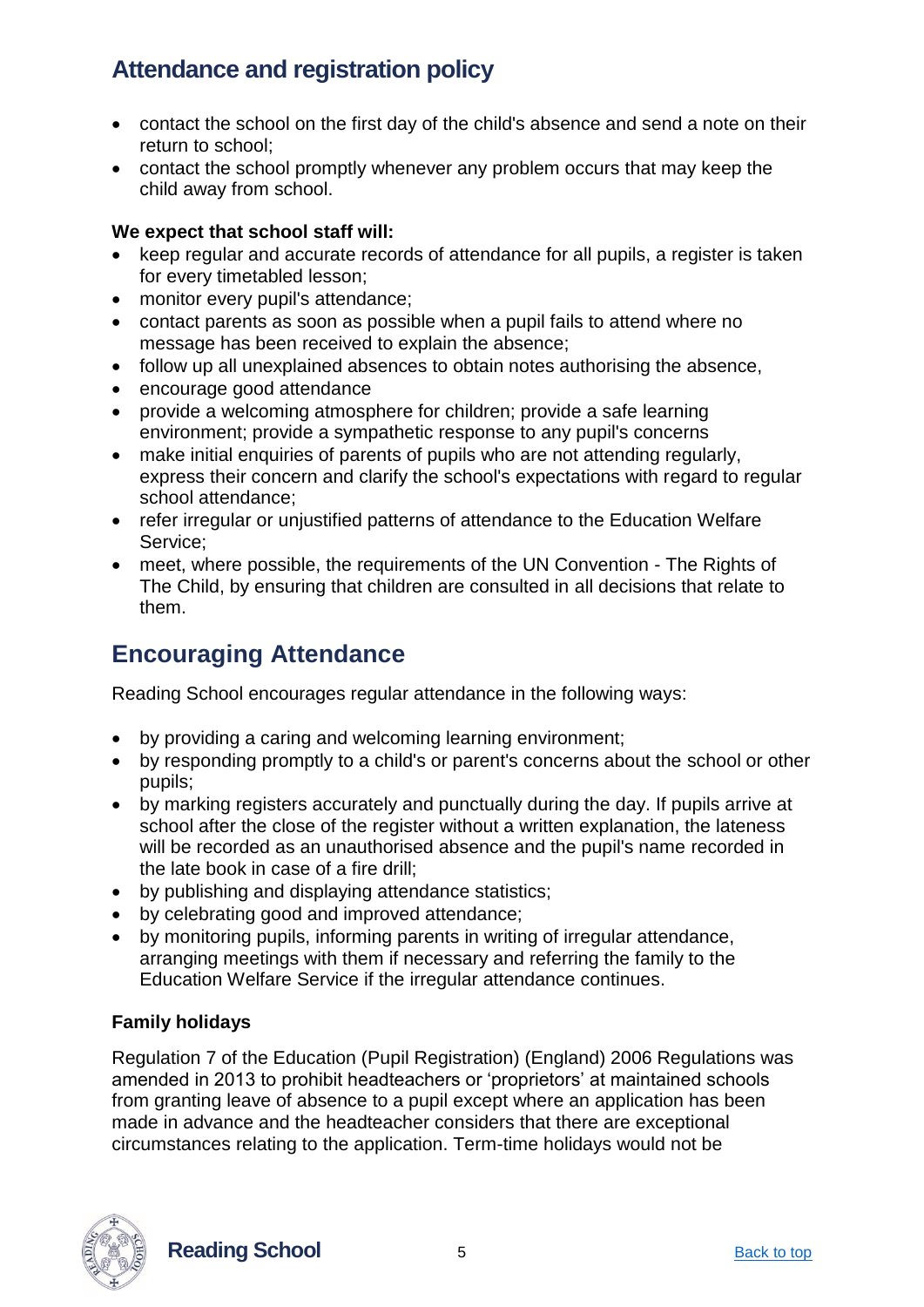considered to be exceptional. It is, however, for schools to determine whether or not they agree to a family holiday during term time.

## <span id="page-5-0"></span>**Responding to Non-Attendance**

When a pupil does not attend school, we will respond in the following manner:

- On the first day of absence, if no note or telephone call is received from the parent by 11 a.m. the school will endeavour to contact them that day.
- If there is no response, the school will continue to try to contact the parent. If by the end of the second day, there has still been no contact made, the school will send a letter of concern to parents or invite them into school to discuss their concerns.
- 10 day's absence: Any pupil who is absent without an explanation for 10 consecutive days will be notified to the Local Authority, by submitting a referral to the Children's Services Attendance Team. The school will include details of the action that they have taken.
- Failure to comply with the expectations set by the Education Welfare Service may result in further action, an application for an Education Supervision Order, or court prosecution.

## <span id="page-5-1"></span>**Changing schools**

It is important that if families decide to send the child/children in their care to a different school that they inform Reading School staff as soon as possible. A pupil will not be removed from this school roll until the following information has been received and investigated:

- the date the pupil will be leaving this school and starting the next;
- the address of the new school;
- the new home address, if it is known.

The pupil's school records will then be sent on to the new school as soon as possible. In the event that the school has not been informed of the above information, the family will be referred to the Education Welfare Service.

## <span id="page-5-2"></span>**School Organisation**

In order for the school's Attendance Policy to be successful, every member of staff must make attendance a high priority and convey this to the pupils at all times. Parents need to support these views in the home to ensure that children are receiving corresponding messages about the value of education.

In addition to this, the School has the following responsibilities:

#### **Headmaster, Governors and designated member of school staff with overall responsibility for attendance to:**

• adopt the whole policy;



**Reading School** 6 **Back to top** Back to top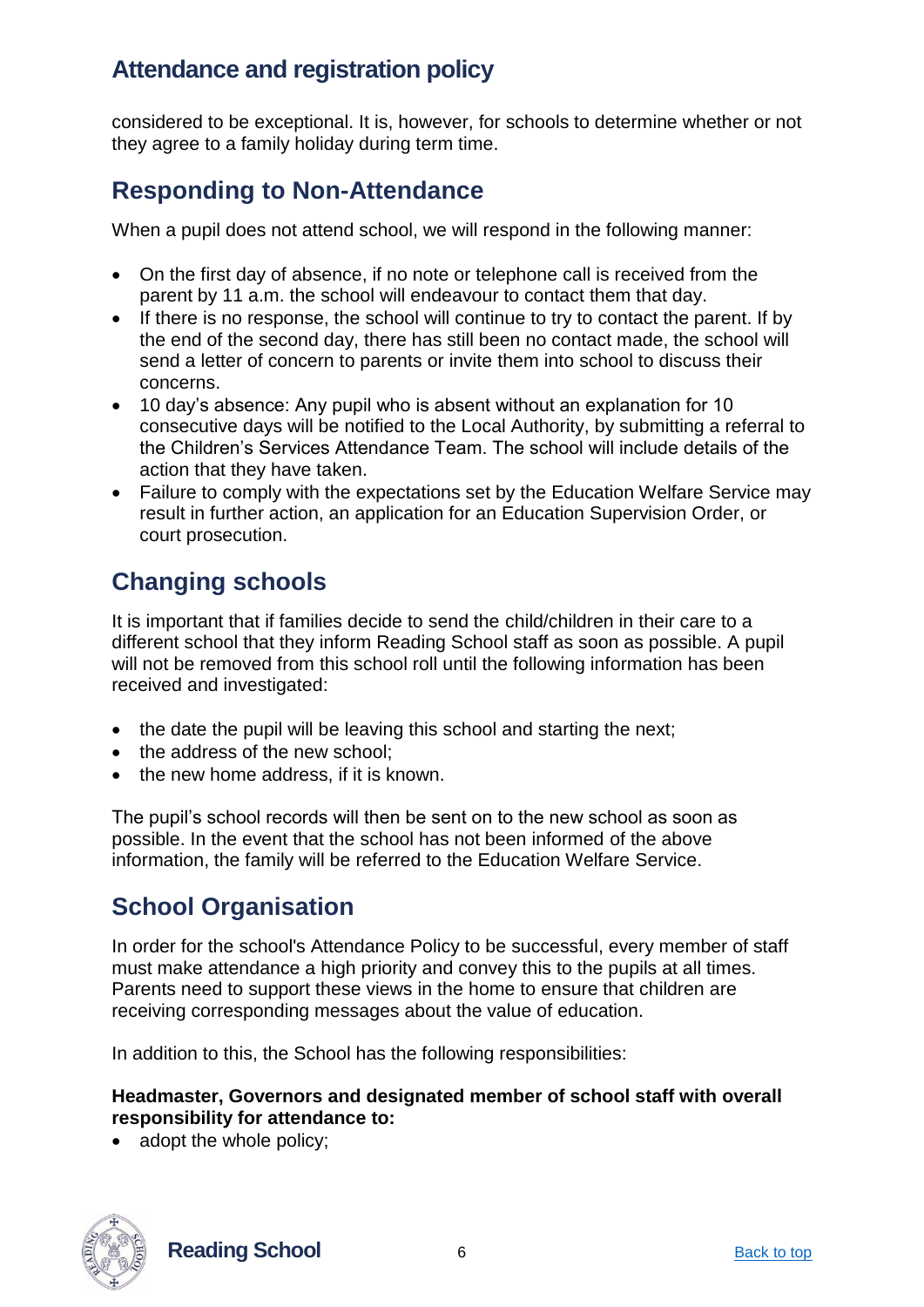- ensure that the registration procedures are carried out efficiently and that appropriate resources are provided;
- initiate a scheme for contacting parents on the first day of absence;
- ensure that key staff have time-tabled periods for liaison and follow-up work with the Education Welfare Service and appropriate access to attendance data;
- consult and liaise closely with the Education Welfare Service on a regular basis and take responsibility for ensuring appropriate pupils are identified and referred without delay;
- to work in close collaboration with the Education Welfare Service during their termly/half termly register analysis;
- monitor and evaluate attendance with the Education Welfare Service.

#### **Heads of House:**

- to oversee the registration process and ensure that registers are completed accurately and punctually and to liaise with Assistant Head (KS3 and 4);
- to liaise with the Education Welfare Service regularly;
- to reinforce good practice at year group meetings;
- to share the Form Tutor's concerns regarding the early identification of disaffection with the Education Welfare Officer.

#### **Class teachers/form tutors:**

- to complete registers accurately and punctually every lesson;
- to follow up any unexplained non-attendance with reference to the school attendance officer;
- to record all reasons for absences in the register;
- to inform the designated person in charge of overall attendance/Head of House of concerns;
- to be alert to early signs of disaffection which could culminate in non-attendance and to report these concerns as soon as possible to the Assistant Head (KS3 and 4), Head of Year 12 or Year 13 as appropriate or the Deputy Headmaster.

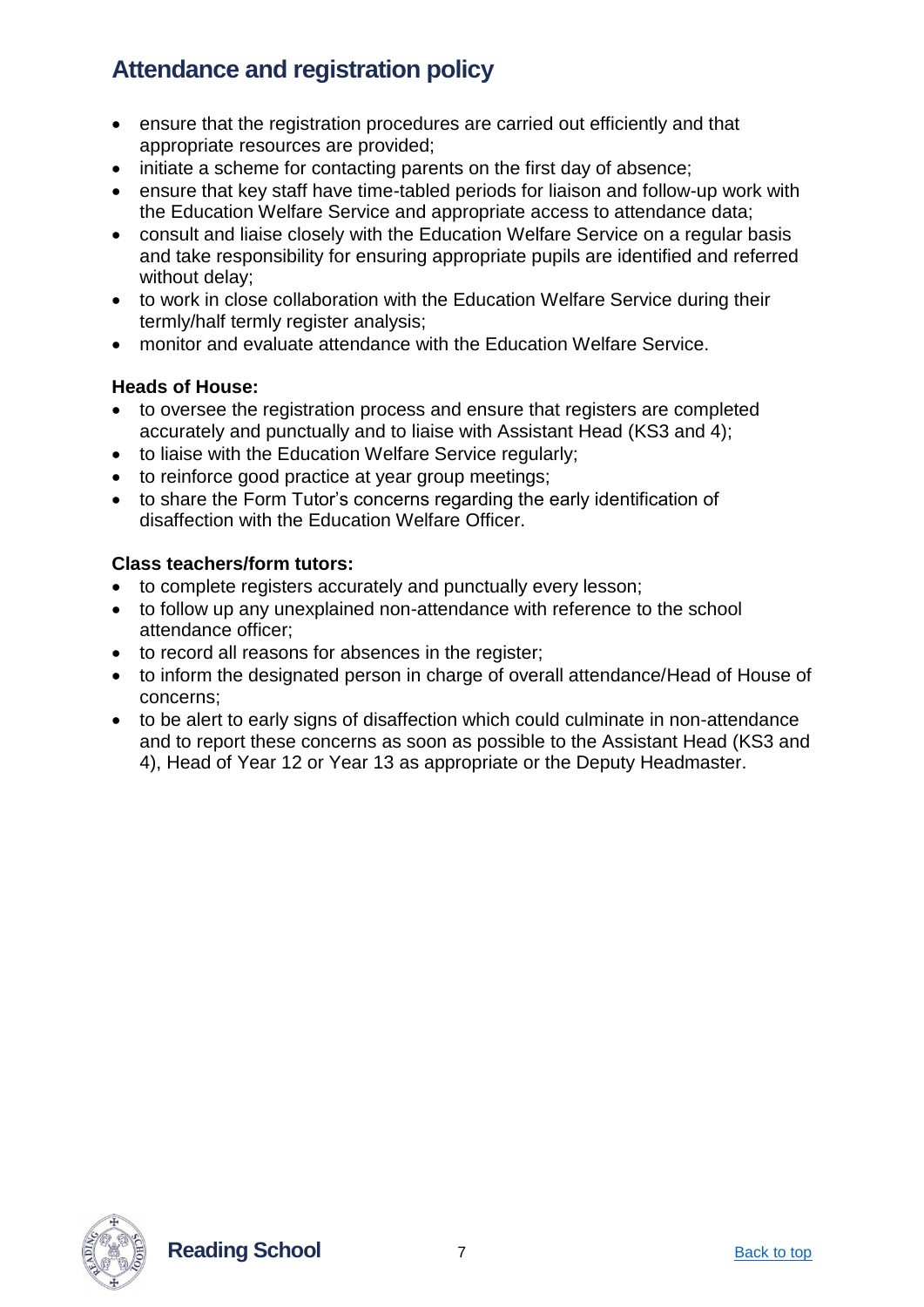# <span id="page-7-0"></span>**Appendix 1**



**Reading School** 8 **Back to top**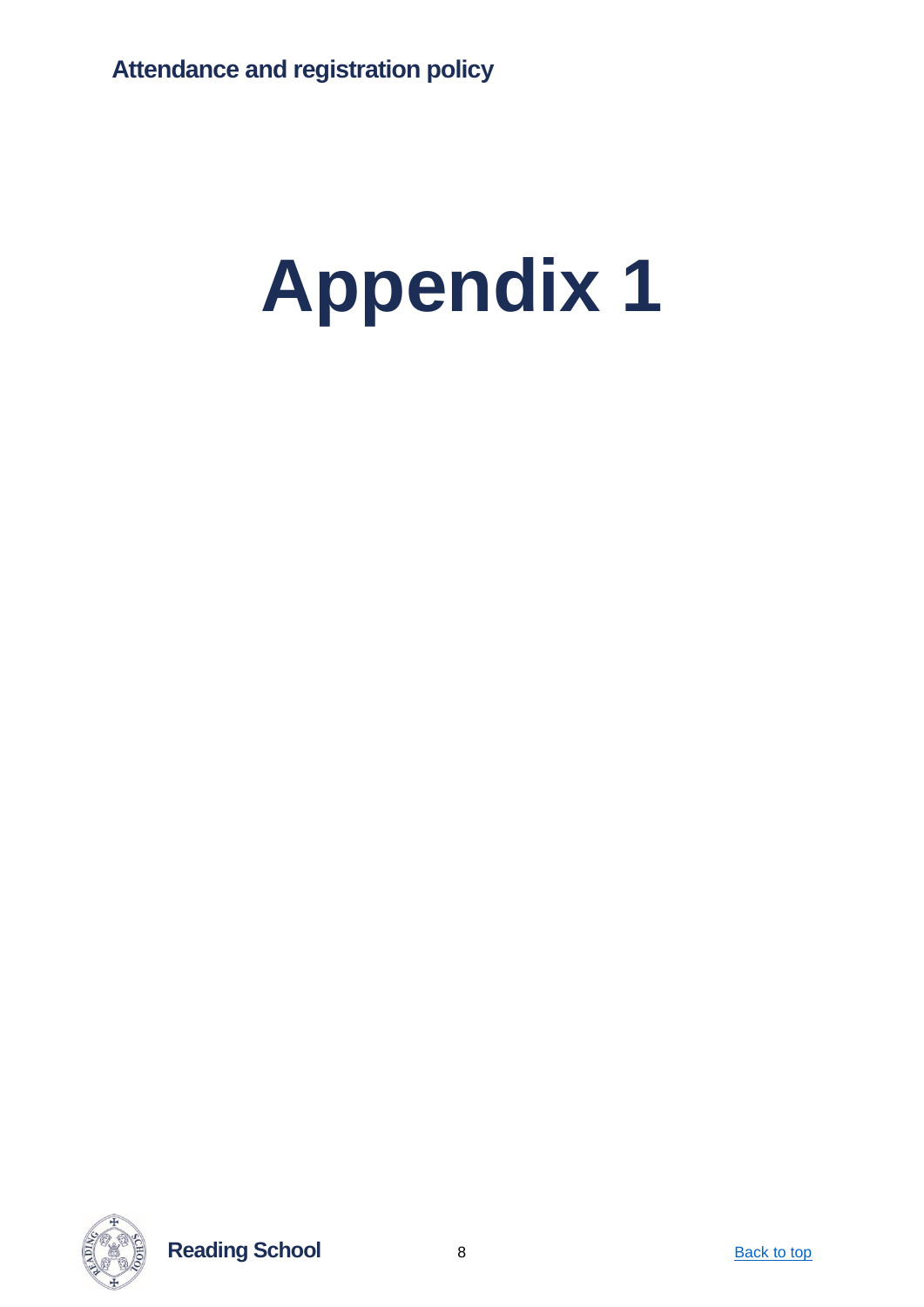## **Completion of Registers Electronic Registration Instructions**

<span id="page-8-1"></span><span id="page-8-0"></span>All colleagues have a Bromcom log in, which they need to do register.

#### <span id="page-8-2"></span>**Lesson Registration**

This should be taken in the normal way and should be completed within the first 10 mins of the lesson. This will enable reception colleagues to follow up any unusual absence.

**Please remember that you need to save your register after you have taken it. If you do not do this the system will assume that you have not taken the register.** 

A.M. and P.M. registration is statutory and a requirement of the Teachers Professional Standards. It may be viewed by an Educational Welfare Officer and there is at least one formal inspection of the registers each term.

#### <span id="page-8-3"></span>**Completing A.M. and P.M Registration on Lesson Monitor**

- 1. The register on lesson monitor must be completed by 9.05am. All entries must be **N**  absent, **/** present or **L** late. Bromcom will not allow you to leave blanks.
- 2. Tutor time along with Period 6 will be the statutory P.M. registration and must be completed by 1.50pm. Any student who arrives after 2.35pm must be marked late (L) and reason entered. The P.M. cut off point is 2.35pm. Any student arriving after this is deemed to have missed this session.

#### <span id="page-8-4"></span>**Lateness**

- 1. Every student who is present in school must register in the morning. If a student arrives in school after P1 they must go to Student Services and ask to sign in the late book, before going to their lesson.
- 2. The Attendance Officer will feed the lates into Bromcom and follow up where appropriate.
- 3. If a student arrives after P1, they should still sign in the late book but this will be recorded as absent ('N' code) unless the student has a note of explanation from home or contact has been made by parent/carer in some other way.
- 4. Students who are late 3 times for P1 in any one term without a justifiable reason will be placed in a punctuality detention. Failure to attend the punctuality detention will result in that being rolled to the following week. If a student still does not attend, they will be placed in an after school detention (held on a Tuesday from 3.30-4.30pm).
- 5. If students miss an after school detention they will be given one further chance, if they then miss the second, parents will be called in to speak to a member of the SLT.



**Reading School** 9 **Back to top** Back to top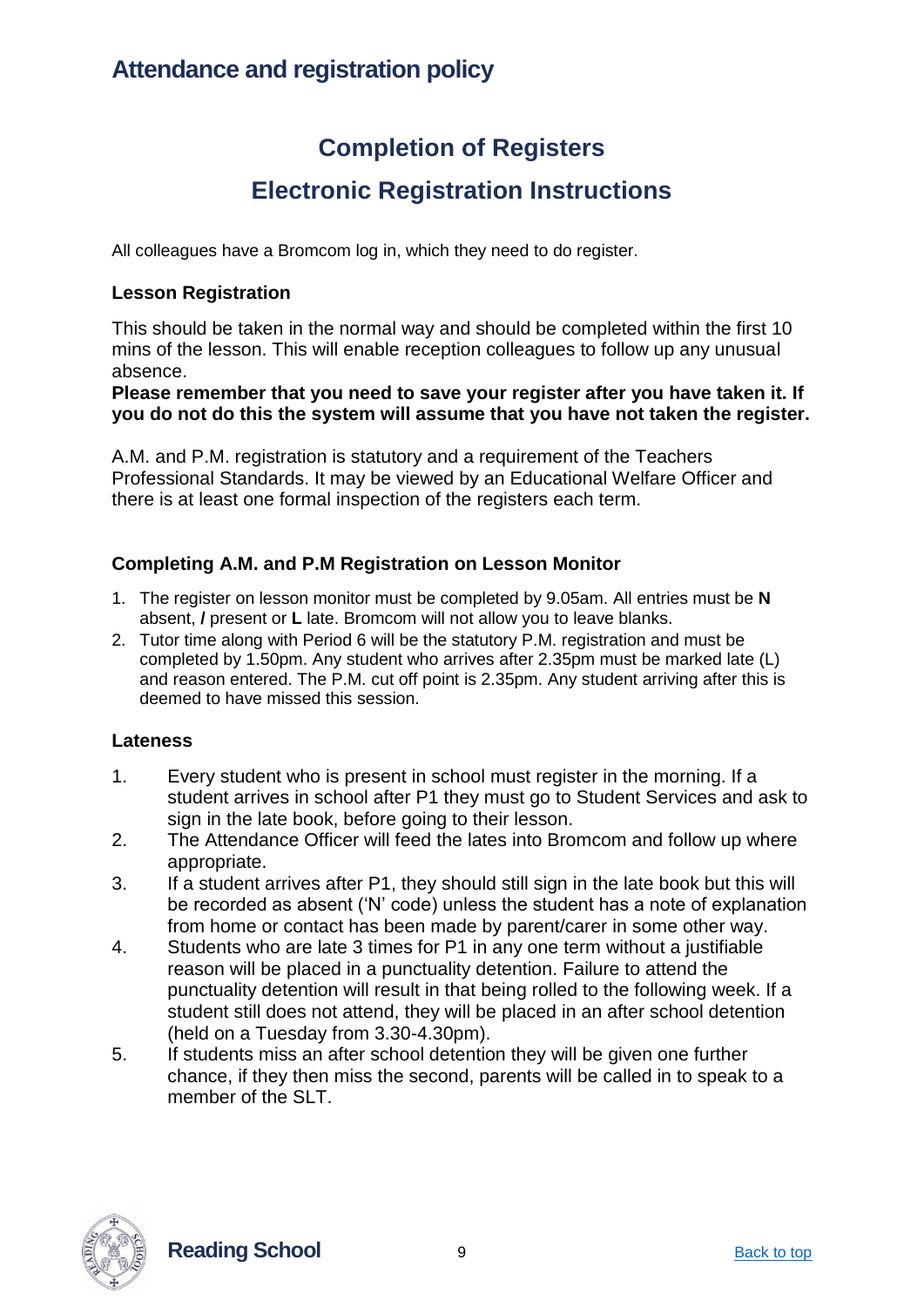#### <span id="page-9-0"></span>**Absence**

- 1. If Reception or Student Services receives a telephone call or email, details will be entered into Bromcom by the Attendance Officer.
- 2. All students will have 'first day response' where the Attendance Officer phones home as soon as they are absent.
- 3. Broken week reports will be issued to tutors fortnightly. Tutors need to find time to talk to tutees about reasons for poor absence and pass on concerns to Head of House.
- 4. If poor attendance patterns continue, the school's EWO will become involved and contact the family directly.

#### <span id="page-9-1"></span>**Signing Out**

- 1. Students leaving at other than recognised times should sign out at the Student Services. Please make sure the student gives their note for reason of leaving to the attendance officer in the Student Services, at the time of leaving.
- 2. In the event of an evacuation, Student Services will bring out the signing out book, late books, Registers, Medical Room book and lists of students on trips etc.
- 3. Students who are sent home for medical reasons should also sign out at the Student Services. The Attendance Officer will feed the details into Bromcom.

#### <span id="page-9-2"></span>**Out of School for part of the day**

This is generally for medical appointments or interviews. If it is for any other reason, please refer Student and note to Pastoral Team.

Procedure is as follows:-

- 1. Student show Form Tutors letter from home or appointment card and Form Tutors sign it and return to student. Alternatively, an email can be shared from parents to the Attendance officer and the tutor with details entered on Bromcom.
- 2. Student shows it to subject teacher if they have to leave in the middle of a lesson. Students can show a note in the planner and also refer teachers to notes on Bromcom.
- 3. Student gives letter to Attendance Officer when signing out.
- 4. Student signs in on return to school.

#### <span id="page-9-3"></span>**Year 12 and 13 Study Leave**

All students who leave the school site **must** sign out.



**Reading School** 10 10 Back to top